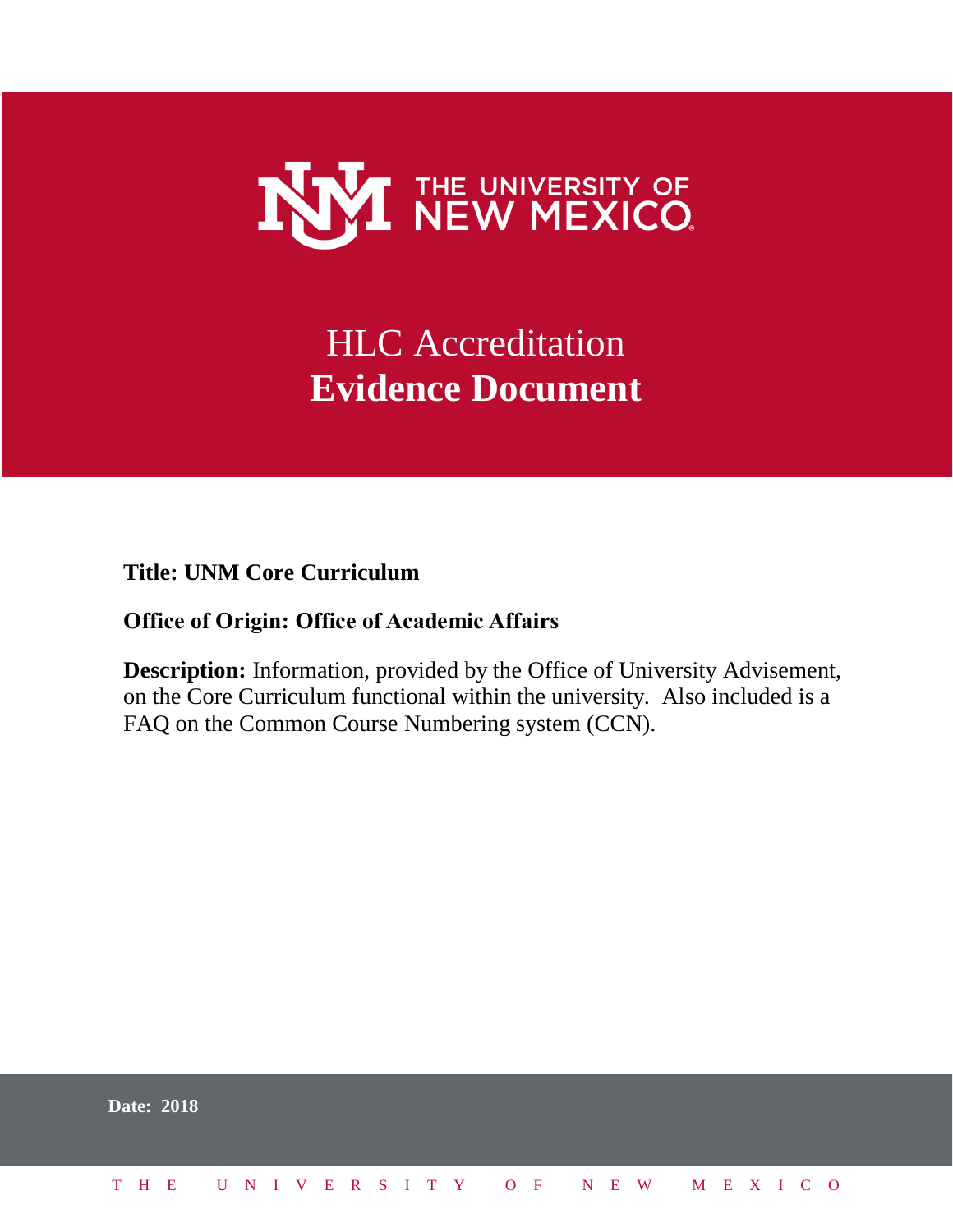

#### **UNM Core [Curriculum](https://unmcore.unm.edu/index.html)**

**New Mexico [Common](https://unmcore.unm.edu/new-mexico-lower-division-general-education-common-core.html) Core**

#### Office of University [Advisement](http://advisement.unm.edu/)

MSC06 3735 1 University of New Mexico Albuquerque, NM 87131

**Physical Location:**<br>University Advisement and Enrichment<br>Center Suite 170

Phone: (505)277-7000

### **UNM Core Curriculum**

#### **UNM Core [Curriculum](https://unmcore.unm.edu/common/images/core-sheet-2016-2017.pdf)**

The University adopted a revised Core Curriculum as of Fall 2003 which all undergraduate students must complete as part of their baccalaureate program. The Core consists of several groups of courses designed to enhance each student's academic capabilities. Its goal is to give all students at the University a grounding in the broad knowledge and intellectual values obtained in a liberal arts education and to assure that graduates have a shared academic experience. The required courses encourage intellectual development in seven areas of study: writing and communication, social and behavioral sciences, mathematical reasoning, scientific methods in the physical and natural sciences, the humanities, the fine arts, and languages. The Core consists of lower-division courses which develop these skills and abilities, and students are strongly encouraged to complete the Core early in their college careers. Individual student substitutions should be minimal and are discouraged. Except where noted (see "Alternative Credit Options" in the Undergraduate Admissions section of the Catalog), students may apply AP or CLEP credit to the Core requirements.

Departments and colleges may restrict student choices within the Core to meet departmental and college degree requirements. A grade of C (not C-) is required in all courses used to fulfill the requirements of the Core Curriculum. Courses taken CR/NC can be applied to the core, subject to general University and individual college and department regulations on the number of credit **hours that can be taken CR/NC and the applicability of courses taken CR/NC to the individual degree**.

The University recognizes, however, that the highly structured nature of many degree programs and the presence of numerous transfer and non-traditional students requires flexibility on its part. Transfer and re-entering students receive advising in the college and department to which they are admitted in order to establish an appropriate program which meets their needs and the aims of the Core. Where degree program requirements are so structured that a student's total academic program credit hours would be increased by taking a Core course in a particular Core area, a department may approve a blanket substitution of a course in a particular Core area for all students pursuing an undergraduate degree in that particular program. Approval of substitutions or exceptions is handled on a department and college basis.

The basic Core Curriculum requires approximately 37 credit hours of courses in seven areas of study.

### **Common course Numbering (CCN)**

CCN refers to Common Course Numbering. State legislation passed in 2017 requires that lower-division courses (formerly 100and 200-level) share common subject codes and four-digit numbers from institution to institution when it can be determined that the courses have 80% student learning outcomes in common. The goal of CCN is to improve ease of transfer. **[FAQ](https://unmcore.unm.edu/CCN%20FAQ%2011122018.pdf)** 

#### **Office of University Advisement**

MSC06 3735 1 University of New M  $\mathrm{u}$ e. NM 87131

**Physical Locati** ersity Advisement and Enrichment Center Suite 170

Phone: (505) 277-7000 Fax: (505) 277-3173 risingdirector@un

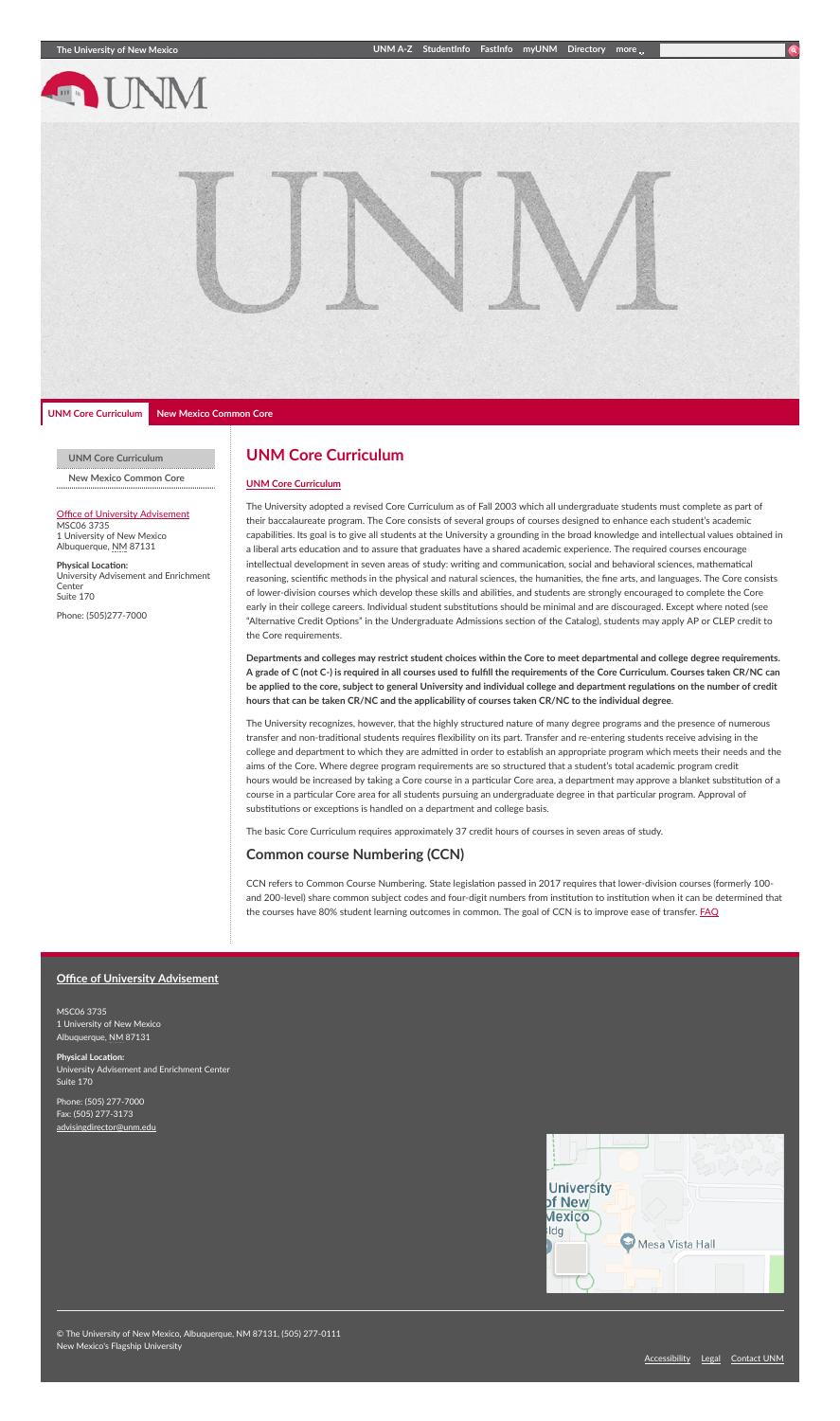### **COMMON COURSE NUMBERS FAQ**

### **What is CCN?**

CCN refers to Common Course Numbering. State legislation passed in 2017 requires that lowerdivision courses (formerly 100- and 200-level) share common subject codes and four-digit numbers from institution to institution when it can be determined that the courses have 80% student learning outcomes in common. The goal of CCN is to improve ease of transfer.

### **How will prospective transfer students be notified of these positive changes?**

Students currently enrolled in a New Mexico institution of higher education are being informed by their respective institutions. The changes do not affect out-of-state students.

### **How can we communicate the changes to outside agencies that fund students and require progress to degree documentation?**

The CCN team is considering ways to communicate the changes to those that work closely with UNM.

### **How do we make sure we educate students in advance so they are familiar with the changes before Fall 2019 registration?**

There are plans to provide materials that will prepare students before Fall 2019 registration begins.

### **Do faculty know of the changes?**

The Associate Provost for Curriculum and Assessment has met with College deans and department chairs and has held two workshops to review the process. The Faculty Senate Curriculum Committee has been engaged in the process. Additionally, a brief on the project was sent out on October 25 to the All-Faculty listserv, a follow-up message was sent to colleges, and a webpage on CCN for faculty is on the registrar's site. Additionally, the *[Daily Lobo](http://www.dailylobo.com/article/2018/10/unm-common-course-number-change)* published an article about Common Course Numbering on October 29, 2019. There are plans to continue to hold workshops and to continue to release updates.

## **Will there be a mix of old and new course numbering on transfer records and current students based on when courses were taken?**

### **How will CCN affect transcripts of current students?**

Students will see a mix of old and new course numbers and titles. The current numbers and titles will appear for courses taken through Summer 2019. Courses taken from Fall 2019 onward will have the new numbers. There will be a key in official and unofficial transcripts that explains the switch to new numbers beginning Fall 2019.

### **When will I start seeing the four (4) digit course number on my transcript?**

The new course numbers and prefixes will start appearing for Fall 2019 courses onward.

### **Will current students' transcripts show prior work with the old course name and code?**

Yes, any course work prior to Fall 2019 will continue to be displayed with the original course number and prefix.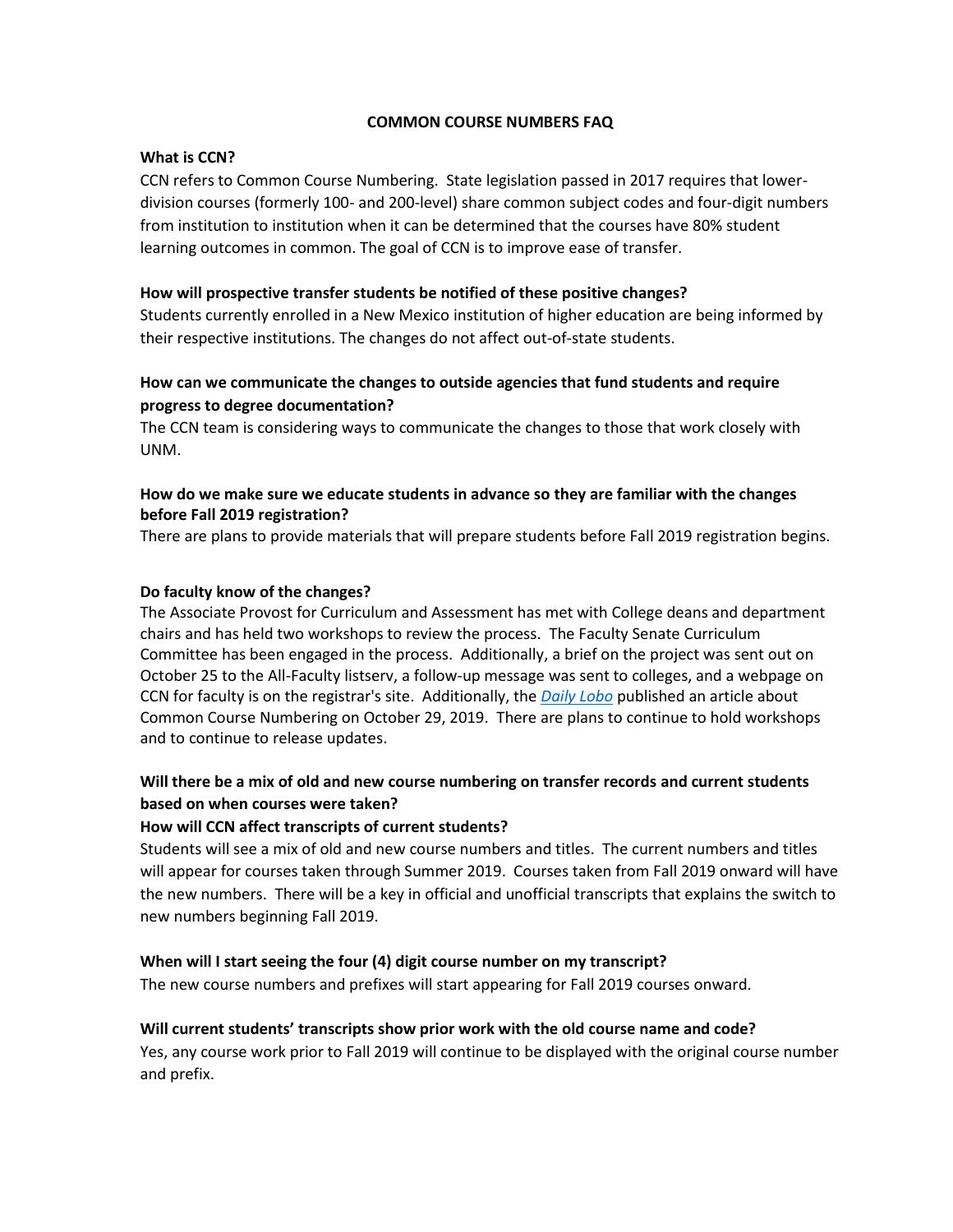### **Will the CCN be incorporated into the degree audits?**

The Articulation Team has begun to update the course numbers that will appear on courses taken Fall 2019 onward. The current numbers will remain in the audits for courses taken before Fall 2019.

### **Will both numbers be in the degree audit?**

Courses taken prior to Fall 2019 will display the original CCN and those taken Fall 2019 forward will display the new numbers.

### **Will reports and systems like auto admit to a degree program be revised to look for both three (3) and four (4) digit course numbering?**

The CCN team has begun to work with IT to adjust this process as well as other processes that rely on checking completed course work.

### **Can the degree audit systems pick up and highlight repeat courses?**

The degree audit software does not have an ability to highlight repeated courses; however, repeated courses will appear in the bottom portion of the audit.

### **Will the registration system recognize the three (3) digit course number as a pre-requisite for the four (4) digit course?**

The registration system will check for pre- and co-requisites using the old and new course numbers. For example, if a student registers for Psychology's Statistical Principals course (PSY200/PSYC 2510), the system will look for both PSY 105 and PSYC 110 as the pre-requisites. Testing will take place prior to going live and to ensure that both numbers will be recognized.

### **Will the four (4) digit course number need to be used for degree audit exception requests?**

The four (4) digit and prefix should be used Fall 2019 forward when referring to exceptions. Advisors may also need to note the pre-Fall 2019 course by the old number that is on transfer work so that the articulation team can easily find the course on the student's transcript.

### **We currently accept some 200 level courses from community colleges for 300 level credit. Will that be changing?**

Current practices for these types of practices should not change.

# **Will the Transfer Equivalencies System (TES) keep an archive of the old system?**

Yes, an archive will be kept and it currently records inactive courses for all institutions

### **How soon will Transfer Equivalencies System TES reflect the new numbers?**

Work cannot begin on changing the numbers until Fall 2019. It may take up to two years to complete the updates.

### **Will the current core sheet be revised to include both old and new numbers?**

The Office of Advising Strategies will be archiving and keeping a record of the core curriculum sheet with the pre-Fall 2019 numbers. Another version of the core curriculum sheet with the post-Fall 2019 numbers can be created.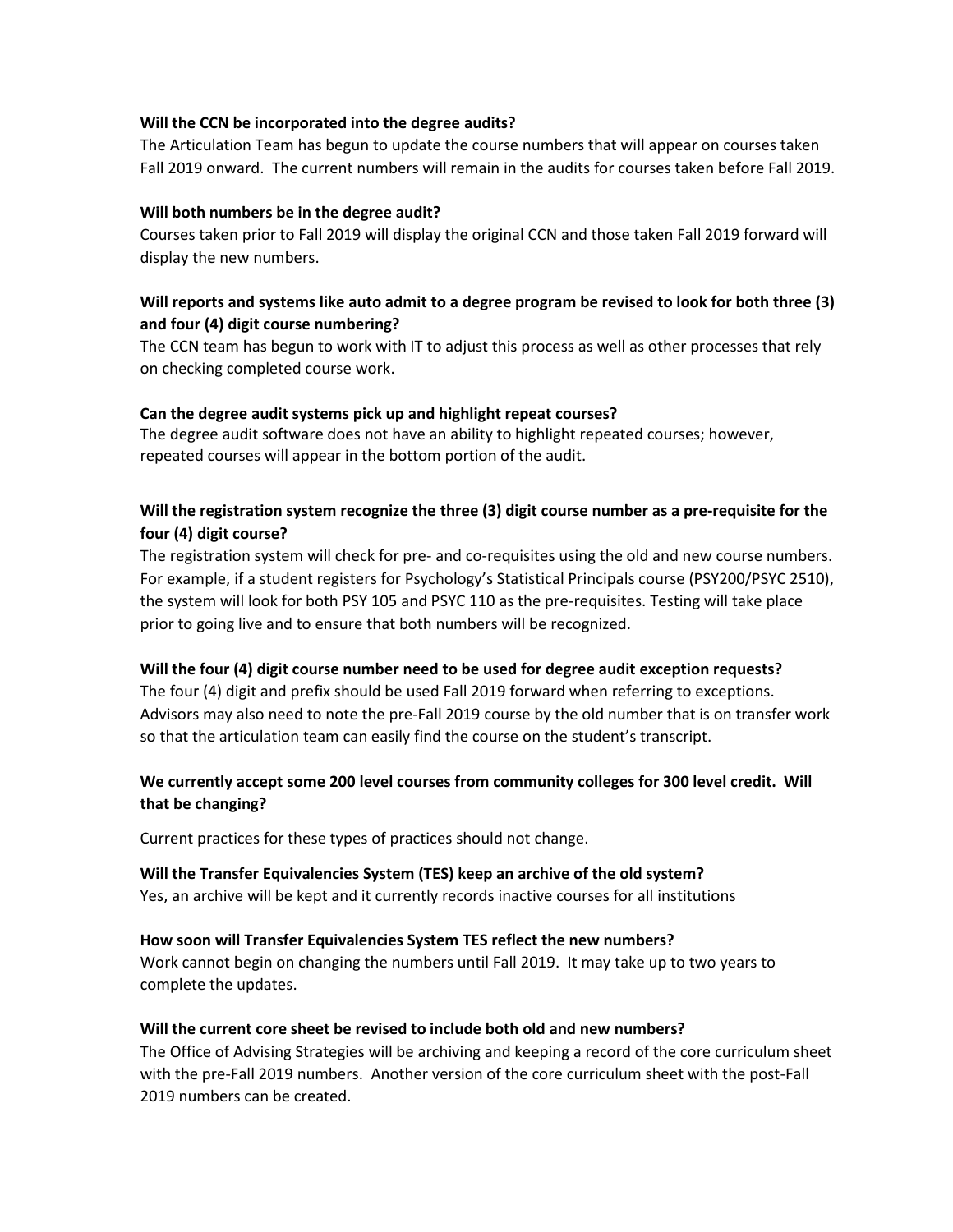### **Will there be extra support or tools for advisement to prevent the pre-requisite issues experienced when departments have changed course numbers in the past?**

The CCN team is working on ways to prevent registration problems.

### **How can we help advisors so that advising sessions are not spent solely on explaining the new numbering system?**

A marketing plan for informing students of the changes will help get information out before Fall 2019 advising sessions.

### **Can advisors see sample transcripts, audits, schedules of classes before we go live with the changes, so that we can be prepared for student questions?**

Yes, the CCN team wants to be transparent in the process and does not want any members of the UNM community to be surprised with how the new numbers will look in these systems.

### **Can faculty include the old name/number along with the new name/number on their syllabus to help students understand that they may have already taken the course?**

The Associate Provost for Curriculum and Assessment sends out syllabi guides before the beginning of each semester. She will include a suggestion to include both old and new numbers in the Fall 2019 syllabi.

### **Can Banner help alert students that they are registered for a duplicate course?**

The University's Common Course Numbering team is looking into options for alerting students that they have already received credit under a different course name and number.

### **Will both numbers be in the schedule of classes for the two-year period?**

No, both numbers will only appear in the catalog.

### **Can registration systems help message to students that they have already taken a particular course, especially if students are not familiar with the change in code/title/subject.**

The current registration system is not able to create alerts, but the CCN team is exploring ways to raise students' awareness of the importance of looking for duplicate courses.

# **What can be in place to prevent students from repeating a course, simply because they do not recognize the new course name and number as one they have successfully taken in the past.** The Office of Advising Strategies will be reaching out to students who have registered for duplicate courses.

# **Will special exceptions to degree requirements disappear with these changes? The School of Engineering allows MGMT 190 to satisfy the Fine Arts Core, does this change impact those type of exceptions?**

Special exceptions should remain the same for the 2019-20 academic year.